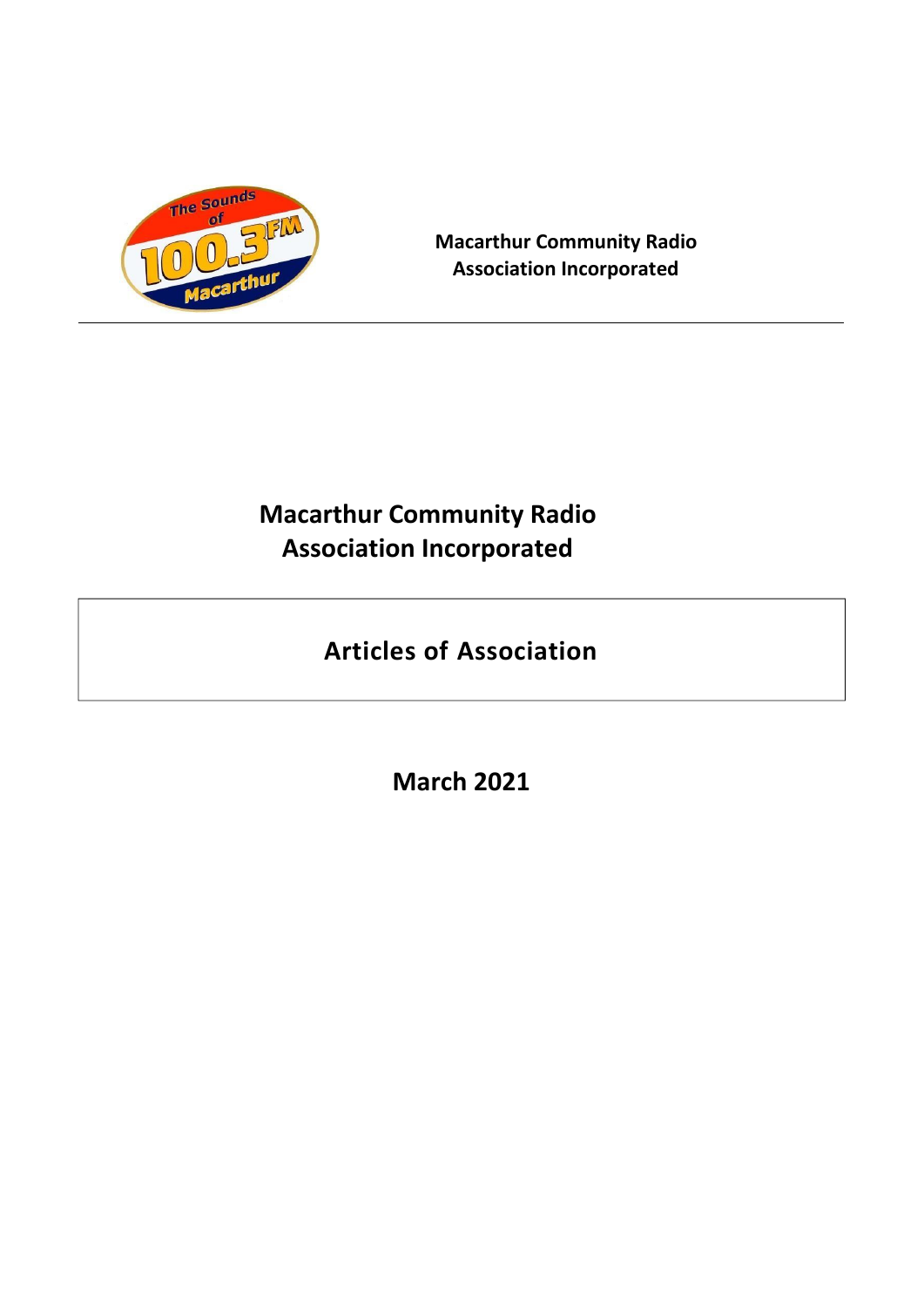*These Articles of Association have been prepared under the Associations Incorporation Act 2009 and the NSW Department of Fair Trading Model Constitution (see disclaimer below)*

About this Constitution

The constitution of an incorporated association forms the structure within which the association operates.

To assist associations develop their own constitution, NSW Fair Trading has prepared a model constitution, which covers the matters required by law. An association may:

adopt this model constitution; or

adopt a modified version of this model constitution.

For any other use of this information, please refer to NSW Fair Trading's

copyright policy at [www.fairtrading.nsw.gov.au/copyright.html](http://www.fairtrading.nsw.gov.au/copyright.html)

or email [publications@services.nsw.gov.au](mailto:publications@services.nsw.gov.au)

© State of New South Wales through NSW Fair Trading

August 2010

Disclaimer

This publication must not be relied on as legal advice.

For more information please refer to the appropriate legislation or seek independent legal advice.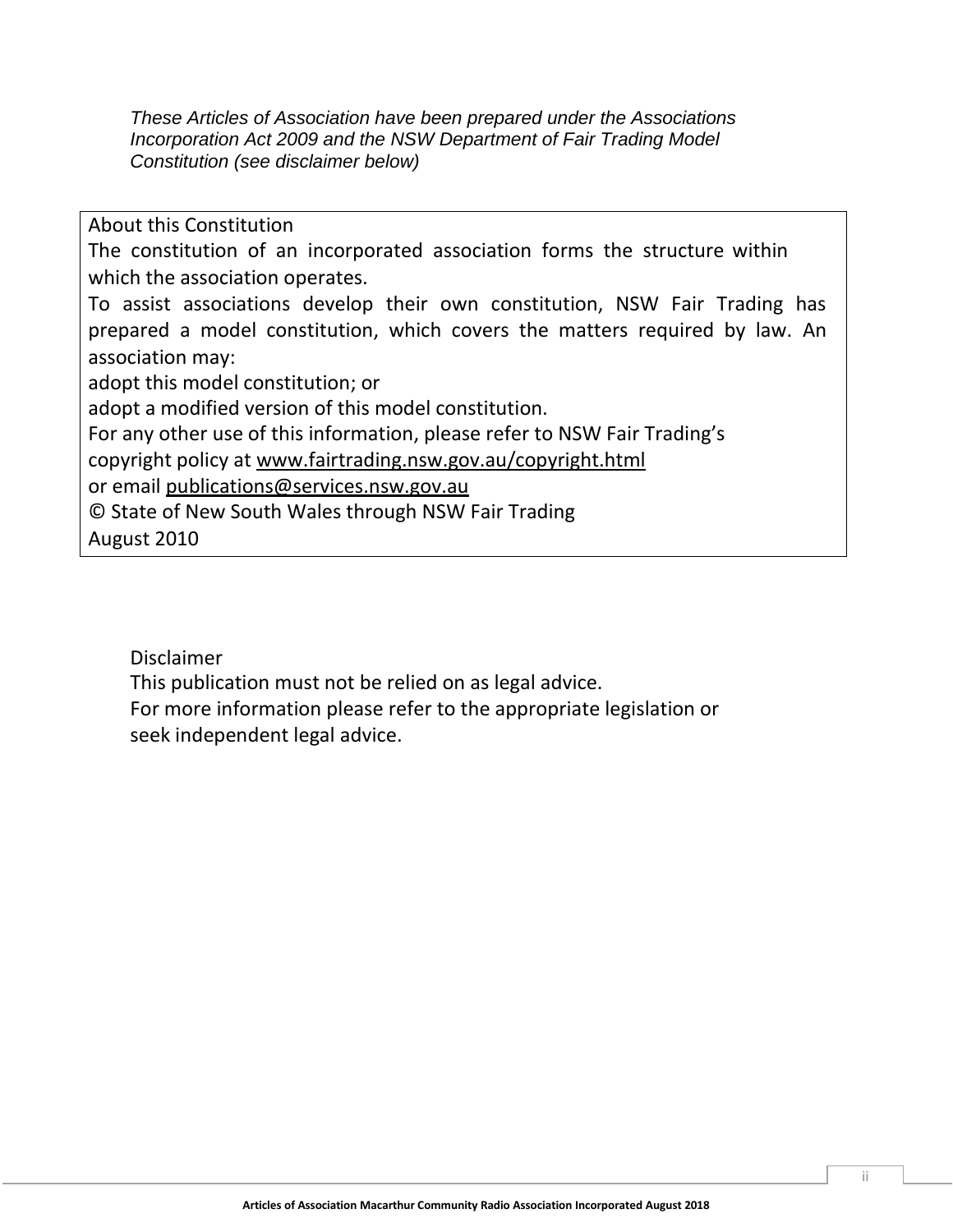# **Articles of Association**

| <b>Macarthur Community Radio Association Incorporated</b> |  |
|-----------------------------------------------------------|--|
| <b>March 2021</b>                                         |  |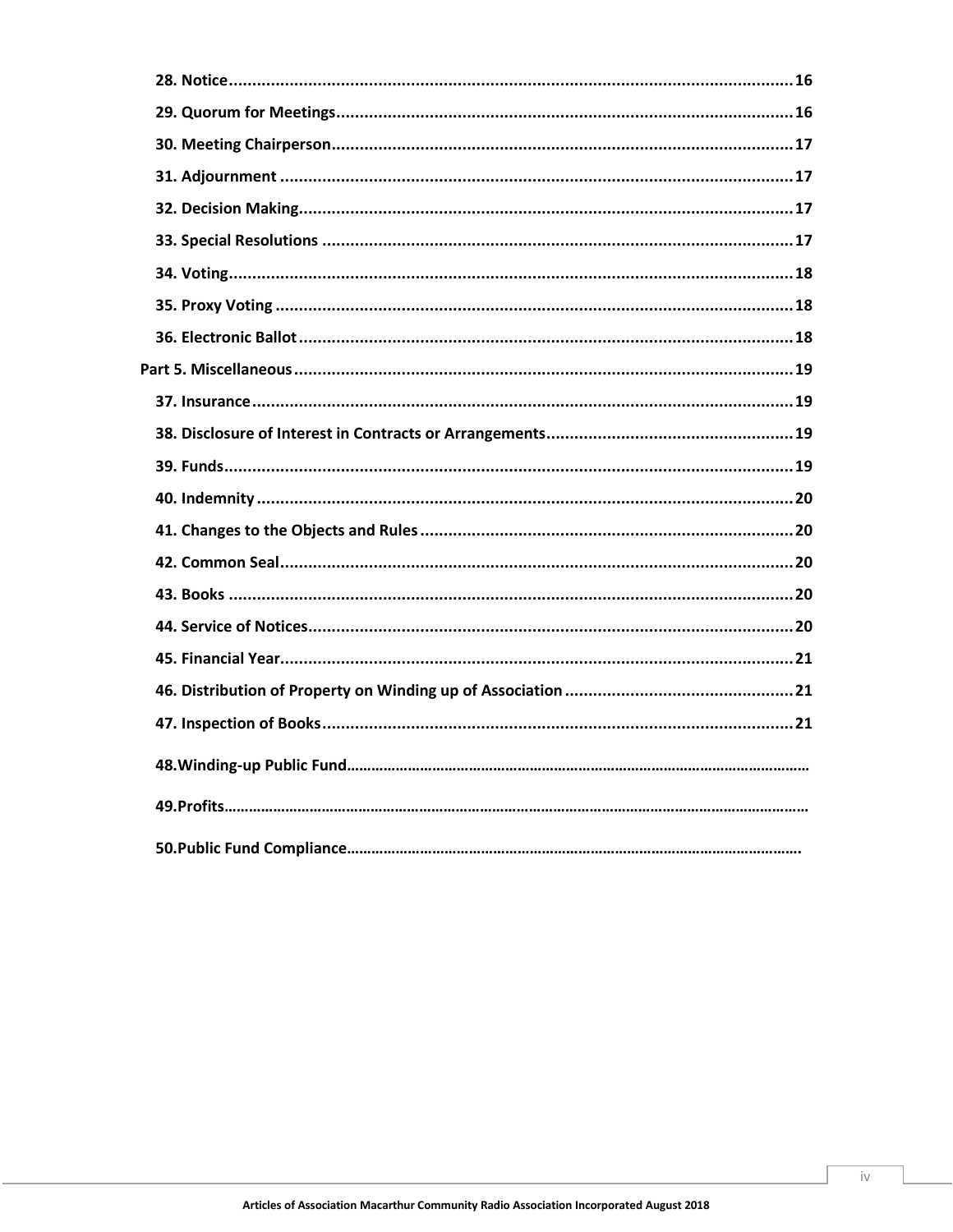#### <span id="page-4-0"></span>**Part 1. Preliminary**

# **1. Objects of the Association**

(a) To support the development of and the provision of Community broadcasting within the New South Wales local government areas of Campbelltown, Camden and Wollondilly.

(b) To support the principle of local autonomy in the provision and control of Community broadcasting services;

(c) To promote the principles of independence in programming diversity of output, access to broadcasting by the community, the widest representation of viewpoint which enables the fullest expression of the aspirations and culture of the people in the defined area, diversity in the organisation and structure of broadcasting and co-operation with and between Community broadcasters;

(d) To provide a range of services to Members and the general community within the area, including informational, technical, programming and staff training services;

(e) To represent, as required, Members locally, nationally and internationally to government and other bodies;

(f) To appoint a representative or representatives of the Association to any board, committee, authority or any other entity, whether corporate or unincorporated, and whether at local, State, Federal or international level, concerned with the objects of the Association.

#### **2. Definitions**

- (1) In this constitution:
	- a. **The Act** means the Associations Incorporation Act 2009 and any other Act or Acts of Parliament under which incorporation or operation of the Association is applicable under law.
	- b. **Director-General** means the Director-General of the Department of Services Technology and Administration.
	- c. **The Association** means MacArthur Community Radio Inc.
	- d. **Committee**  means the Committee of Management of the Association required by Section 28 of the Act
	- e. **AGM** means Annual General Meeting
	- f. **General Meeting** means a meeting of the association other than an Annual General Meeting or a Special Meeting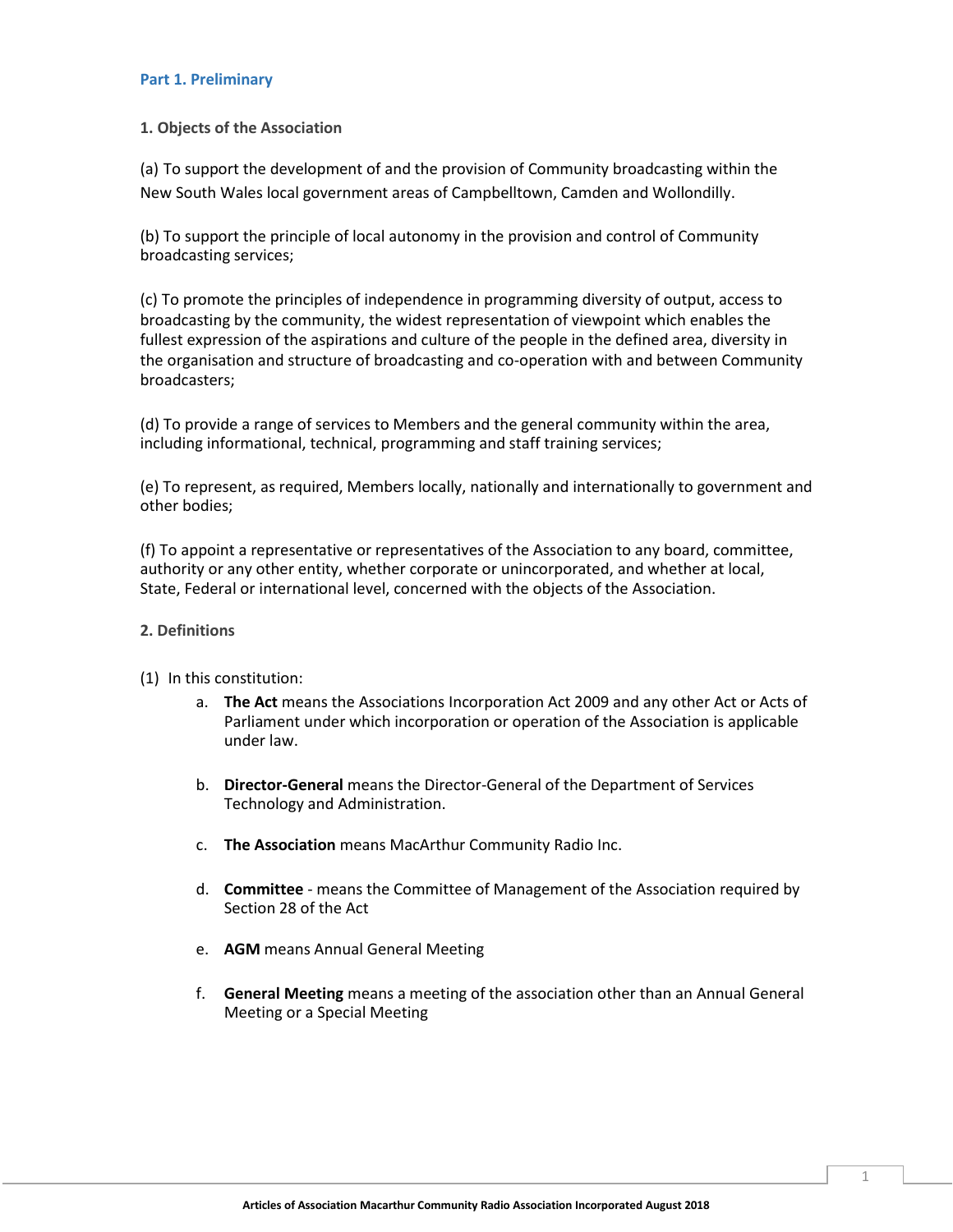- g. **Special Meeting**  means a meeting called at the behest of at least 5% of the membership of the association
- h. **Financial Member** means a member who has:
	- i. paid their Entrance Fee
	- ii. paid their Annual Membership fee for the current and previous membership years (July  $1<sup>st</sup>$  – June 30<sup>th</sup> each year)
	- iii. paid any other money due and payable to the association
- i. **Life Member** means a person who has been duly elected as a life member of the association in accordance with these Rules.
- j. **Member** means a member of the association including a Life
- k. **Committee Member** means a member of the Committee who is not an office bearer of the association, as referred to in rule 16 (1).
- l. **The Regulation** means the Associations Incorporation Regulation 2010
- m. **Secretary** means:
	- i. the person holding office under these rules as secretary of the association, or
		- if no such person holds that office the public officer of the association.

# **(2) In these rules:**

- a. a reference to a function includes a reference to a power, authority and duty, and
- b. a reference to the exercise of a function includes, if the function is a duty, a reference to the performance of the duty.
- (3) The provisions of the Interpretation Act 1987 apply to and in respect of this constitution in the same manner as those provisions would so apply if this constitution was an instrument made under the Act

# <span id="page-5-0"></span>**Part 2. Membership**

- **3. Membership Qualifications**
- (1) A person is eligible to be a member of the association if:
	- a. the person is a natural person, and
	- b. the person has applied and been approved for membership of the association in accordance with clause 3.
- (2) A person is taken to be a member of the association if:
	- a. the person is a natural person, and
	- b. the person was a member of the unincorporated body immediately before the registration of the association.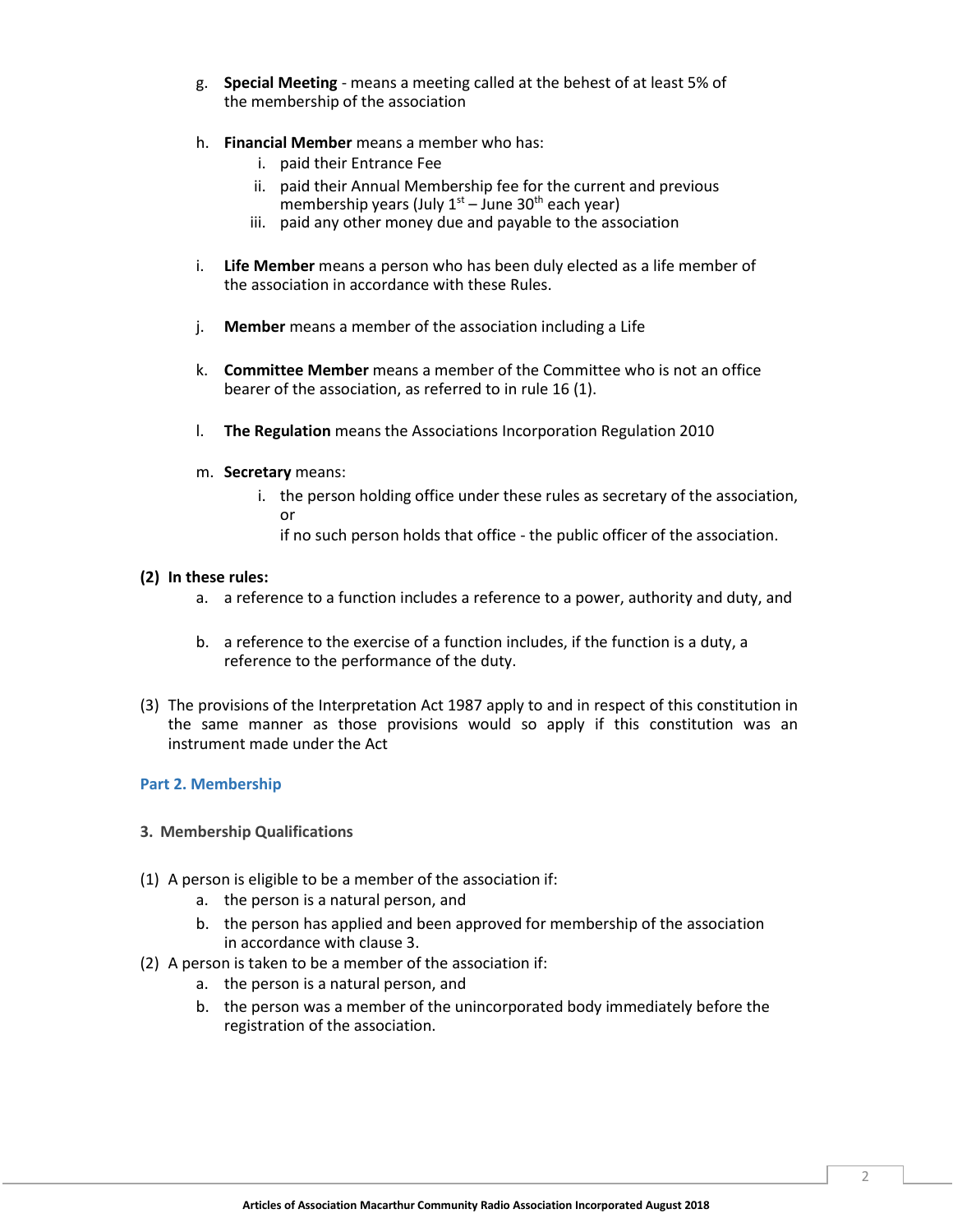- **4. Application for Membership**
- (1) An application by a person for membership of the association:
	- a. must be made in writing (including by email or other electronic means, if the committee so determines) in the form determined by the Committee, and
	- b. must be lodged (including by electronic means, if the committee so determines) with the secretary of the association.
- (2) The Secretary will refer all applications for membership to the next meeting of the Committee, which will determine whether to approve or reject the application.
- (3) An application for membership of the association may only be rejected if:
	- a. there are reasonable grounds to believe that the applicant would:
		- i. not abide by the rules and objectives of the association; or
		- ii. not abide by the Broadcast Services Act, the Community Code of Practice or any other applicable law; or
		- iii. pose a security risk to other members of the assets of the association.
	- b. has previously been dismissed or expelled from the association.
- (4) If the Committee approves a membership application:
	- a. the applicant must be notified of their acceptance and invoices for their entrance and annual subscription fees (including the due date)
	- b. the applicant must pay any fees owing within 28 days from receipt of the notification to ensure their application does not lapse
- (5) The Secretary must, on payment by the application of their entrance and annual subscription fees upon receipt of the relevant fees from the Applicant the Secretary must cause the Member's name to be entered on the Register of Members.
- (6) If the Committee declines an applicant, within 7 days after the action is taken:
	- a. the Secretary must provide written notice of the action taken to the applicant
	- b. provide the reasons given by the Committee for having taken that action
	- c. notify the applicant of their right to appeal under clause 13.
- <span id="page-6-0"></span>**5. Cessation of Membership**
- (1) A person ceases to be a member if the person:
	- a. dies, or
	- b. resigns membership, or
	- c. is expelled or dismissed from the association, or
	- d. fails to pay the annual membership fee under Rule 10 (3) by July  $1^{st}$  each year
- **6. Membership Entitlements not Transferable**
- (1) A right, privilege or obligation which a person has by reason of being a member of the association is not capable of being transferred or transmitted to another person; and terminates on cessation of the person's membership.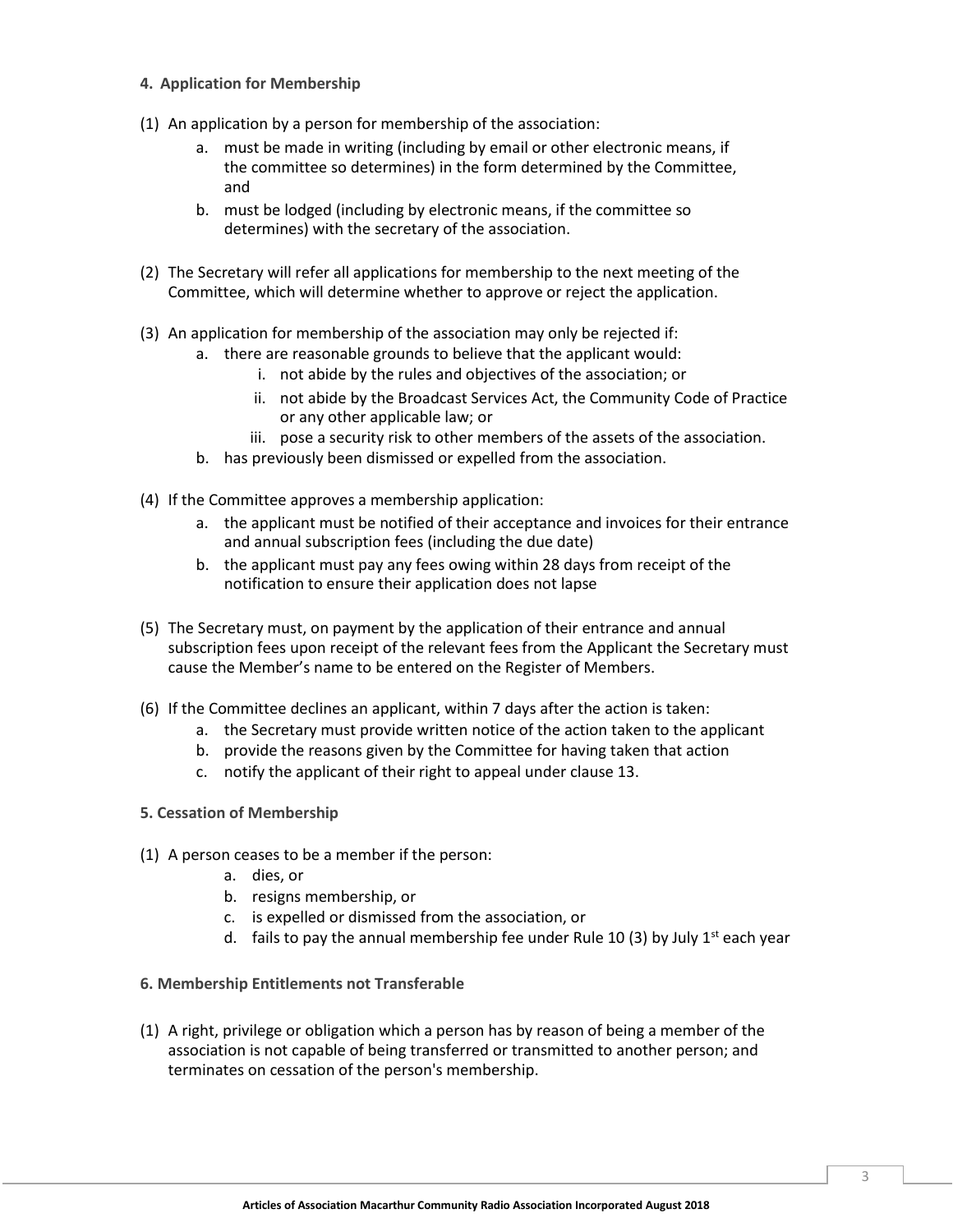# **7. Resignation of Membership**

- (1) A member of the association may resign by providing at least one-month written notice to the Secretary. On the expiration of the period of notice, the member ceases to be a member.
- (2) If a member ceases to be a member under sub-clause (1), and in every other case where a member ceases to hold membership, the secretary must make the appropriate entry in the register of members recording the date on which the member ceased to be a member.
- (3) A person who for any reason whatsoever ceases to be a member of the association shall not have any claim, monetary or otherwise, upon the association or its property.
- (4) Membership fees are not refundable at any time.
- **8. Life Membership**
- (1) A member may nominate a member of the association, as defined in Part 2, for Life Membership of the association for exceptional service to the association.
- (2) The Secretary will include the nomination for Life Membership on the agenda for the next Annual General Meeting of the association for determination by the members.
- (3) At the meeting called in Clause 2 to confirm Life Membership, the rules as laid out in Part 4 will be followed with the exception that;
	- a. The member nominated for Life Membership must not be present during any debate that takes place; and
	- b. When the motion to confer Life Membership is put the poll must be conducted as a secret ballot;
	- c. Life Membership is confirmed with a majority of 75% of the total eligible vote of members present.
- (4) Life Members will not be required to pay any levies, fees or subscriptions from the date Life Membership is conferred.
- <span id="page-7-0"></span>(5) Life Membership shall be limited to no more than 6 members at any one time

#### **9. Register of Members**

- (1) The secretary must establish and maintain a register of members of the association (whether in written or electronic form) specifying the name and postal, residential or email address of each person who is a member of the association together with the date on which the person became a member.
- (2) The register of members must be kept in New South Wales:
	- a. at the main premises of the association, or
	- b. if the association has no premises, at the association's official address.

c.

(3) The register of members must be open for inspection, free of charge, by any member of the association at any reasonable hour.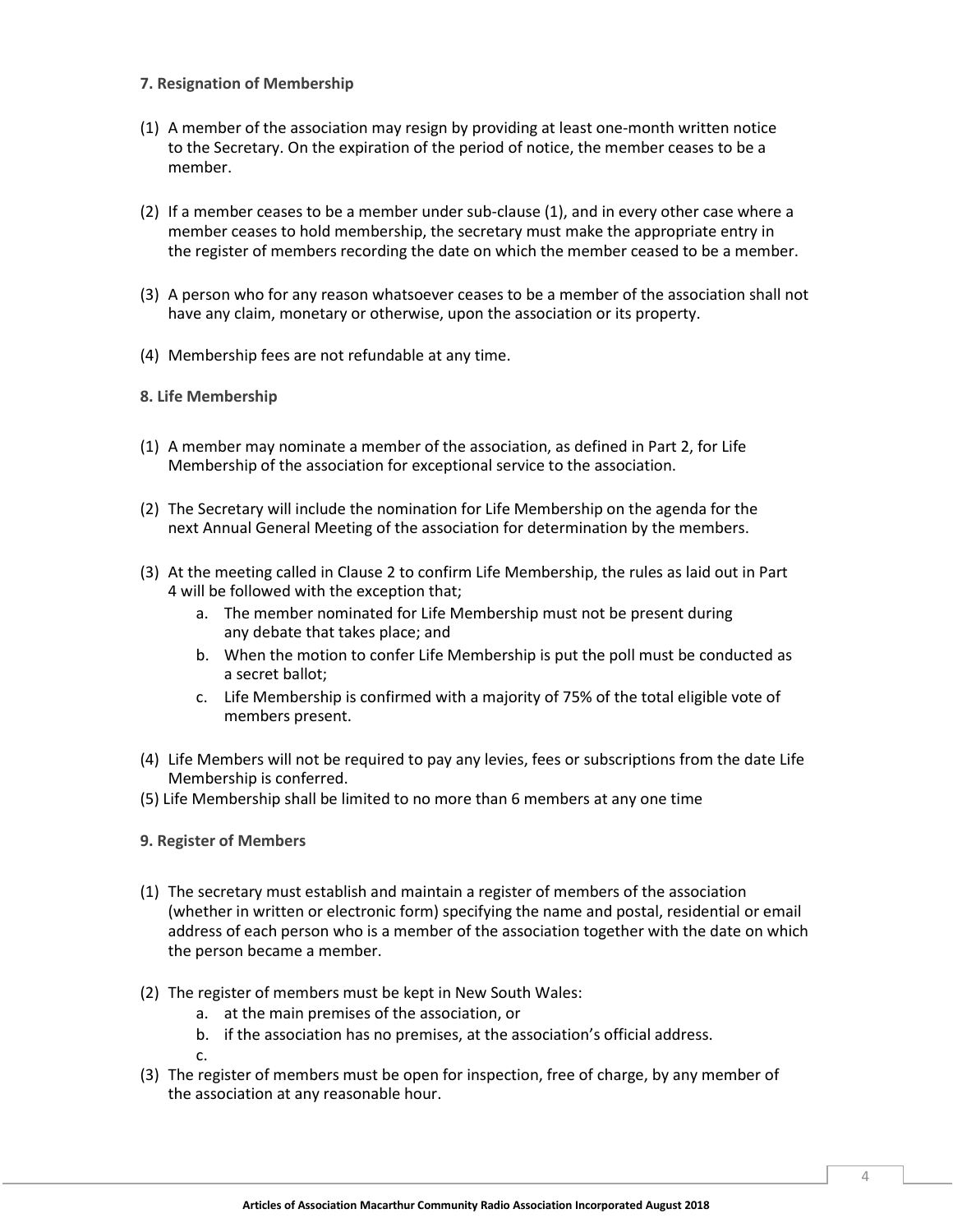- (4) A member may obtain a copy of any part of the register on payment of a fee of not more than \$1 for each page copied.
- (5) Each member, existing or new, shall be deemed to have requested that any information contained in the register of members (other than the member's name and date on which the person became a member) must not be made available for inspection to any member.
- (6) A member must not use information about a person obtained from the register other than through the Secretary or with the express consent of the Committee and only for:
	- a. the purposes of sending the person a newsletter, a notice in respect of a meeting or other event relating to the association, or
	- b. any other purpose necessary to comply with a requirement of the Act or the Regulation.
- (7) If the register of members is kept in electronic form it must be convertible into hard copy.

#### **10. Entrance & Annual Membership Fees**

- (1) The Committee will set the amount of the Entrance & Annual Membership fees.
- (2) A member of the association must, on admission to membership pay:
	- a. Entrance Fee
	- b. Annual Membership Fee (pro-rata for the remaining months in the year)
- (3) The Association Membership year runs from July  $1<sup>st</sup>$  June 30<sup>th</sup> each year.
- (4) Members other than Life Members must pay the association an Annual Membership Fee by July  $1<sup>st</sup>$  each year.
- (5) The Secretary must notify all Members other than Life Members their Annual Membership Fee is due before May  $1<sup>st</sup>$  each year.
- <span id="page-8-0"></span>**11. Members' Liabilities**
- (1) The liability of a member to contribute towards the payment of the debts and liabilities of the association or the costs, charges and expenses of the winding up of the association is limited to the amount, if any, unpaid by the member in respect of membership of the association as required in rule 10.
- **12. Resolution of Disputes**
- (1) To minimise internal disputes the Association shall have guidelines in place that outline:
	- a. The principles of volunteering, and
	- b. The rights and responsibilities of volunteers within the Association.
- (2) The Association shall resolve all disputes between members (in their capacity as members) of the Association, and disputes between members, applicants and the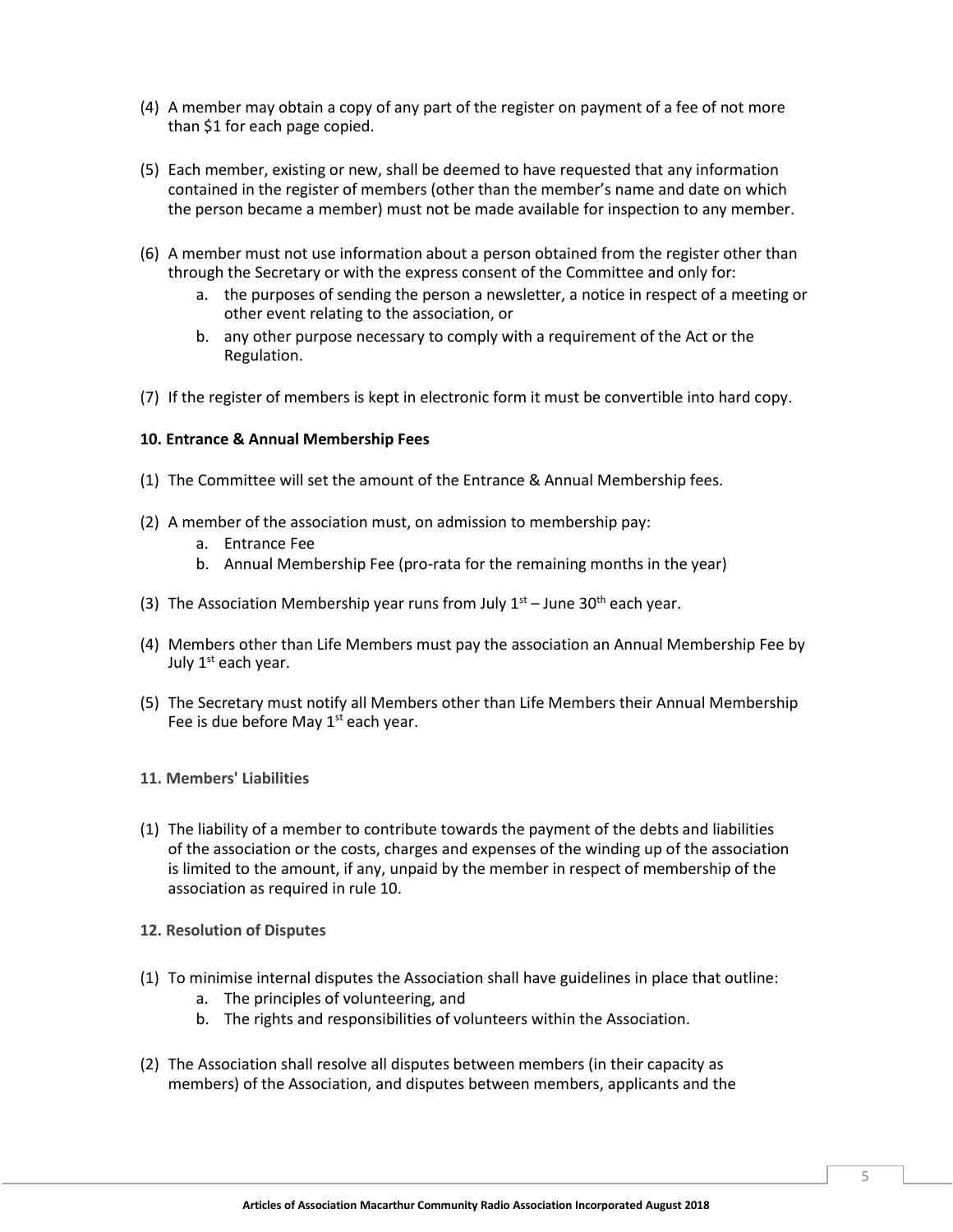Association, as per the requirements of the Conflict Resolution Code contained within the Community Broadcasting Code of Practice.

- (3) Disputes that cannot be resolved as per clause 2 are to be referred to a Community Justice Centre for mediation in accordance with the Community Justice Centres Act 1983.
- (4) At least 7 days before a mediation session is to commence, the parties are to exchange statements of the issues that are in dispute between them and to supply copies to the mediator.
- **13. Disciplining of Members**
- (1) A written complaint may be made to the Committee by any person that a member of the association:
	- a. has refused or neglected to comply with a provision or provisions of these rules, or
	- b. has willfully acted in a manner prejudicial to the interest of the association.
- (2) The Committee may refuse to deal with a complaint if it considers the complaint to be trivial or vexatious in nature.
- (3) If the Committee decides to deal with the complaint, the Committee:
	- a. must cause notice of the complaint to be served on the member concerned and
	- b. must give the member at least 14 days from the time the notice is served within which to make submissions to the Committee in connection with the complaint, and
	- c. must take into consideration any submissions made by the member in connection with the complaint.
- (4) The Committee may, by resolution, expel or dismiss the member from the association or suspend the member from membership of the association if, after considering the complaint and any submissions made in connection with the complaint, it is satisfied that the facts alleged in the complaint have been proved and the expulsion or suspension is warranted in the circumstances.
- <span id="page-9-0"></span>(5) If the Committee expels, suspends or dismisses a member, the secretary must, within 7 days after the action is taken:
	- a. cause written notice to be given to the member of the action taken.
	- b. detail the reasons given by the Committee for having taken that action and
	- c. note the member's right of appeal under Rule 14.
- (6) The expulsion, suspension or dismissal does not take effect:
	- a. until the expiration of the period within which the member is entitled to appeal against the resolution concerned, or
	- b. if within that period the member exercises the right of appeal, unless and until the association confirms the resolution under rule 14, whichever is the later.
- **14. Right of Appeal of Disciplined Member**
- (1) A member may appeal to the association in general meeting against a resolution of the Committee under rule 13, within 7 days after notice of the resolution is served on the member by lodging with the secretary a notice to that effect.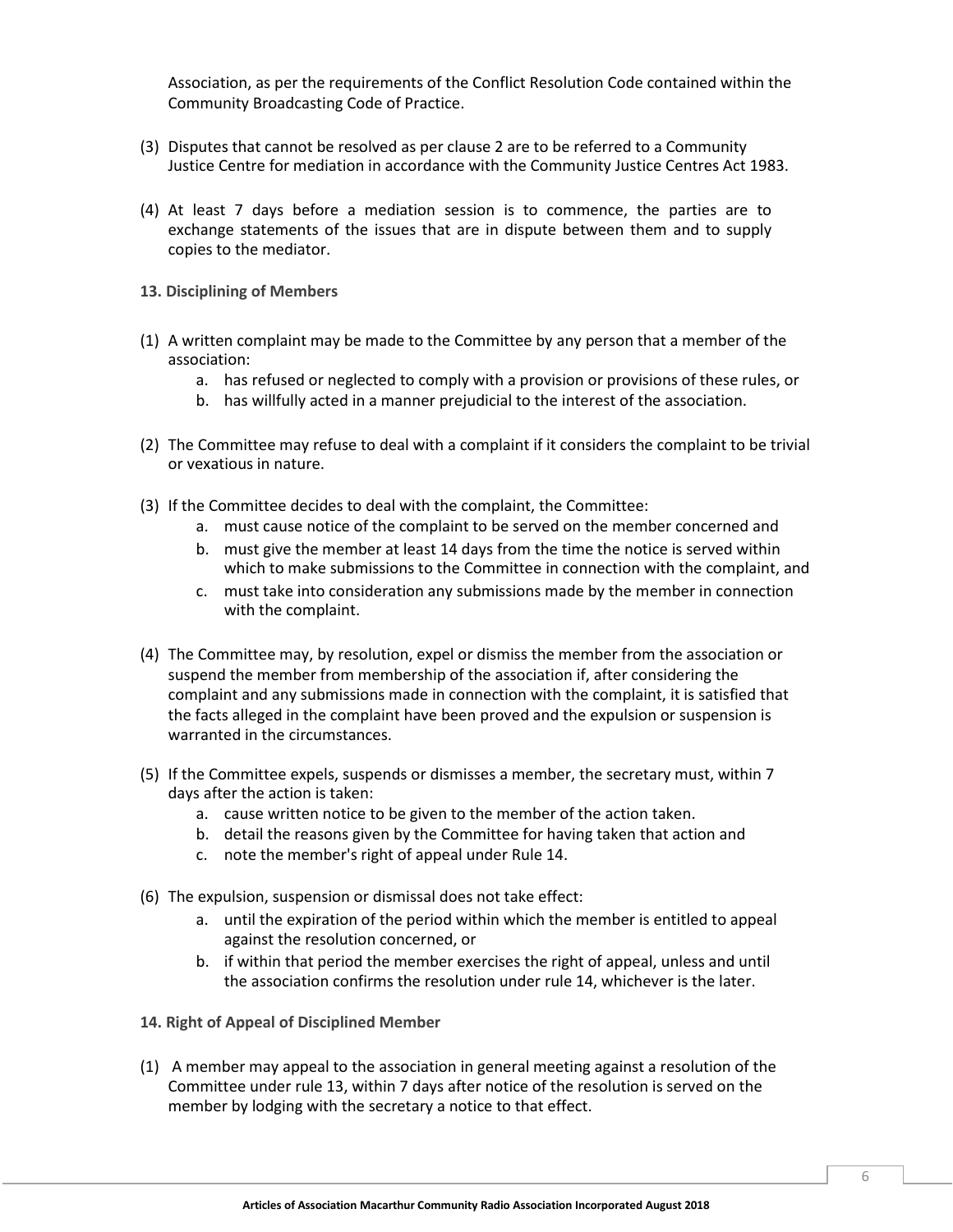- (2) The notice may, but need not, be accompanied by a statement of the grounds on which the member intends to rely for the purposes of the appeal.
- (3) On receipt of a notice from the member under clause (1), the secretary must notify the Committee which is to convene a general meeting of the association to be held within 28 days after the date on which the secretary received the notice.
- (4) At a general meeting of the association convened under clause (3):
	- a. no business other than the question of the appeal is to be transacted,
	- b. the Committee and the member must be given the opportunity to state their respective cases orally or in writing, or both, and
	- c. the members present are to vote by secret ballot on the question of whether the resolution should be confirmed or revoked.
- (5) The appeal is to be determined by a simple majority of votes cast by members present at that meeting.

#### <span id="page-10-0"></span>**Part 3. Management Committee**

- **15. Powers of the Management Committee**
- (1) Subject to the Act, the Regulation and this constitution and any resolution passed by the association in general meeting, the Committee:
	- a. is to control and manage the affairs of the association, and
	- b. may exercise all such functions as may be exercised by the association, other than those functions that are required by this constitution to be exercised by a general meeting of members, and
	- c. has power to perform all such acts and do all such things as appear to the Committee to be necessary or desirable for the proper management of the affairs of the association.
- **16. Composition and Membership of Management Committee**
	- (1) The Committee is to consist of seven (7) Committee members:
		- a. the four (4) office bearers of the association,
			- i. the president
			- ii. the vice-president
			- iii. the treasurer,
			- iv. the secretary.
		- b. and three (3) ordinary Committee members
	- (2) Each Committee member will be:
		- a. Elected at the Annual General Meeting of the Association (see clause 17) or Management Committee to fill a casual vacancy (see clause 20)
		- b. A financial member of the Association for at least 12 months at the time of nomination unless they are filling a casual vacancy.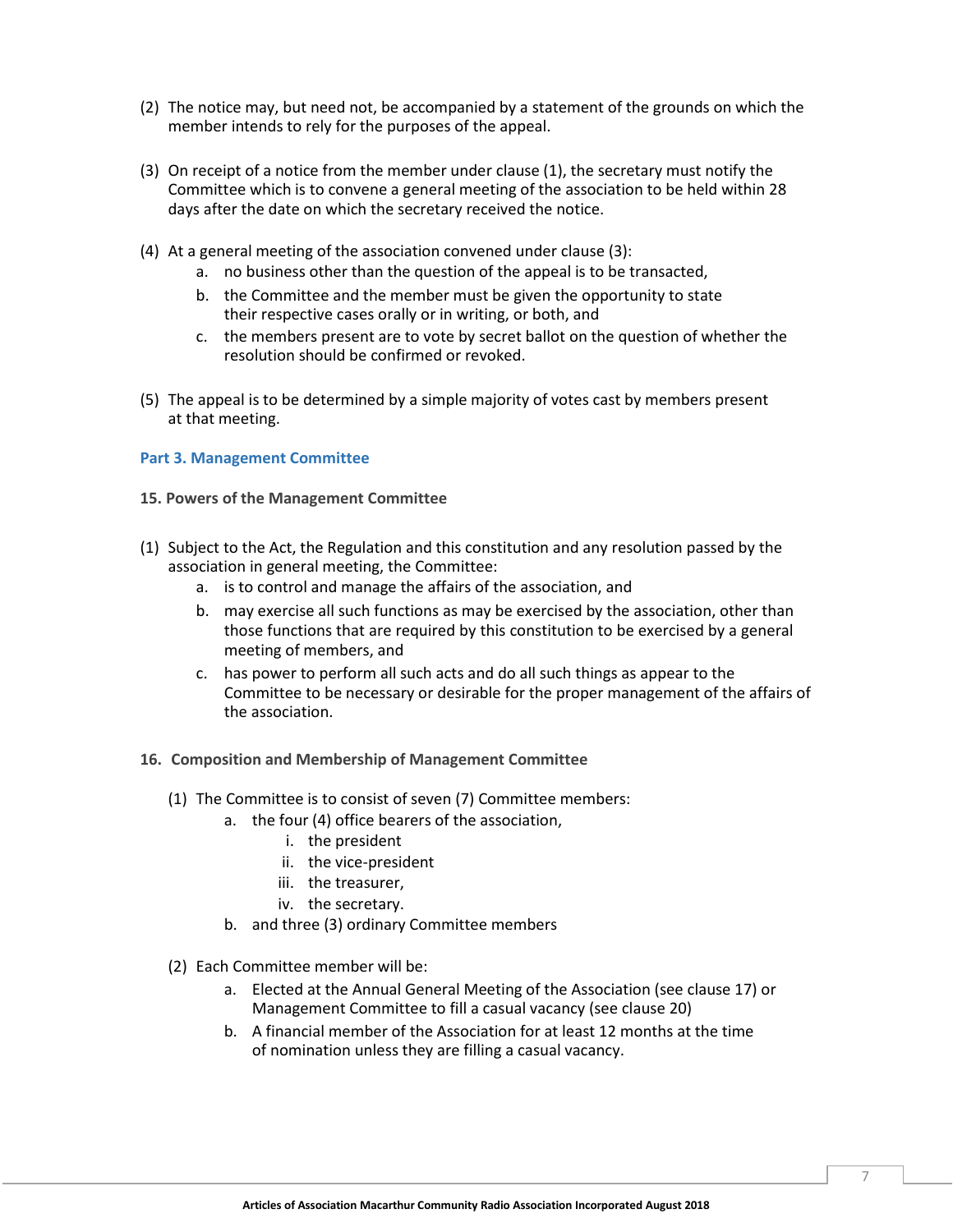- (3) Each member of the Committee is, subject to this constitution, to hold office until the conclusion of the annual general meeting.
- (4) There is no maximum number of consecutive terms for which a committee member may hold office.
- (5) The Secretary is responsible for maintaining a register of Committee members, as required by the Act and the Regulations
- (6) The Committee Register must:
	- a. be kept at the association's main premises or official address;
	- b. record any change in the Committee membership within one month of the change occurring; and
	- c. be made available for inspection by any person, free of charge, at all reasonable hours.
- <span id="page-11-0"></span>**17. Election of Committee Member**
	- (1) Nominations of candidates for election as office-bearers or as ordinary Committee member:
		- a. must be made in writing in a form approved by the Committee from time to time, signed by 2 members and accompanied by the written consent of the candidate (which may be endorsed on the nomination form), and
		- b. must be delivered to the secretary of the association at least 7 days before the date fixed for the holding of the annual general meeting at which the election is to take place.
	- (2) If insufficient nominations are received to fill all vacancies on the Committee, the candidates nominated are taken to be elected and further nominations are to be received at the annual general meeting.
	- (3) If insufficient further nominations are received, any vacant positions remaining on the Committee are taken to be casual vacancies.
	- (4) If the number of nominations received is equal to the number of vacancies to be filled, the persons nominated are taken to be elected.
	- (5) If the number of nominations received exceeds the number of vacancies to be filled, a ballot is to be held.
	- (6) The ballot for the election of office-bearers and ordinary members of the Committee is to be conducted at the annual general meeting in such usual and proper manner as the Committee may direct.
	- (7) A person nominated as a candidate for election as an office- bearer or as an ordinary Committee member must had been a financial member of the association for at least 12 months at the time of nomination.
- **18. Secretary**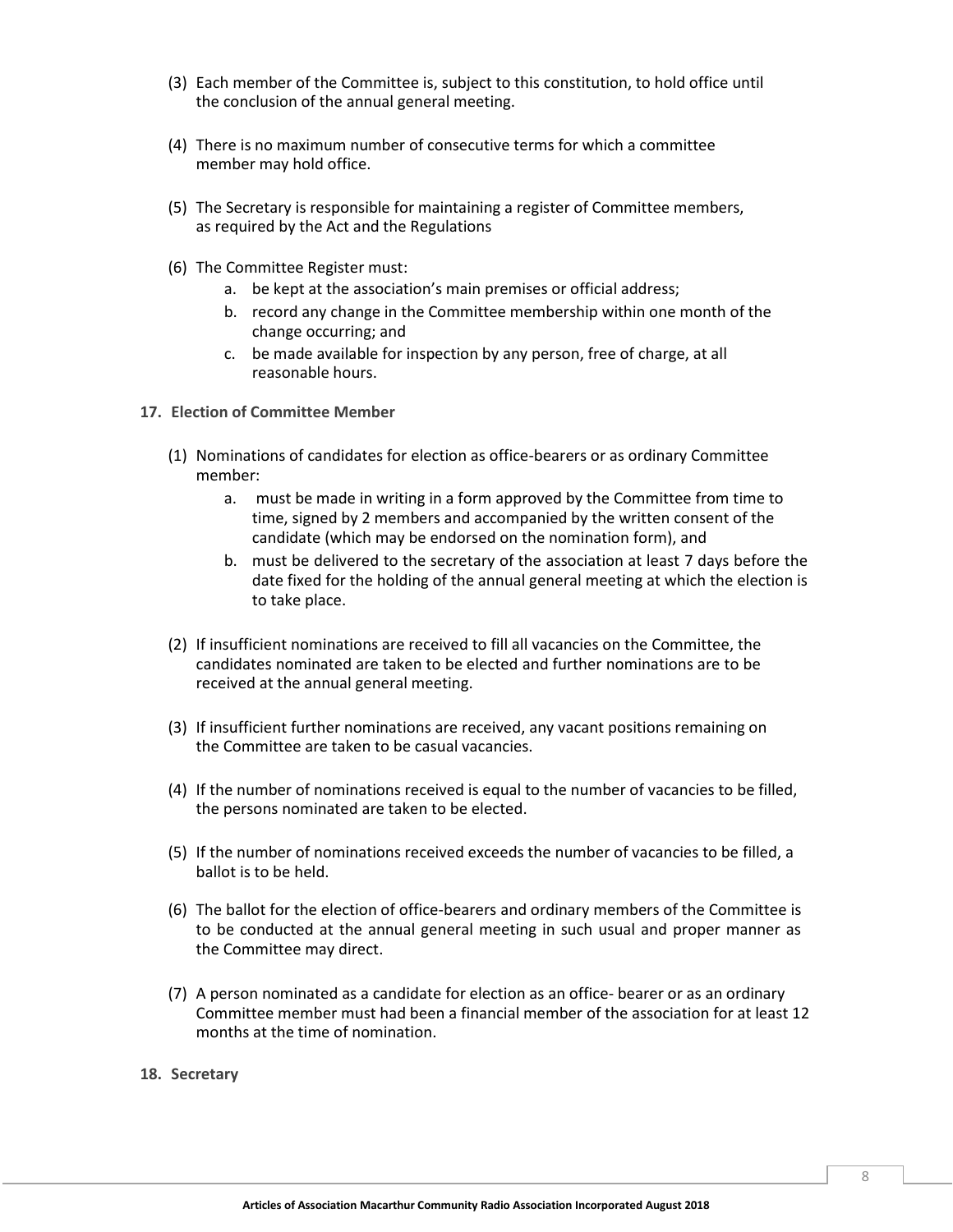- (1) The secretary of the association must, as soon as practicable after being appointed as secretary, lodge notice with the association of his or her address.
- (2) It is the duty of the secretary to keep minutes of:
	- a. all appointments of office-bearers and members of the Committee,
	- b. the names of members of the Committee present at a Committee meeting or a general meeting,
	- c. all proceedings at Committee meetings and general meetings, and
	- d. maintain such other records or perform such other acts as are required by these rules or the Act or the Regulation.
- (3) Minutes of proceedings at a meeting can be kept in either written or electronic form, must be signed by the chairperson of the meeting or by the chairperson of the next succeeding meeting either by hand or electronically.

#### <span id="page-12-0"></span>**19. Treasurer**

- (1) It is the duty of the treasurer of the association to ensure:
	- a. that all money due to the association is collected and received and that all payments authorized by the association are made, and
	- b. that correct books and accounts are kept showing the financial affairs of the association, including full details of all receipts and expenditure connected with the activities of the association.
- **20. Casual Vacancies**
- (1) In the event of a casual vacancy occurring in the membership of the Committee, the Committee may appoint a member (as per sec 17 (1) a) to fill the vacancy and the member so appointed is to hold office, subject to this constitution, until the conclusion of the annual general meeting for election of officers next following the date of the appointment.
- (2) A casual vacancy in the office of a member of the Board occurs if the member:
	- a. dies, or
	- b. ceases to be a member, or
	- c. becomes an insolvent under administration within the meaning of the Corporations Act 2001 of the Commonwealth, or
	- d. resigns office by notice in writing given to the secretary, or
	- e. is removed from office under clause 21, or
	- f. becomes a mentally incapacitated person, or
	- g. is absent without the consent of the Committee from three consecutive meetings of the Committee, or
	- h. is convicted of an offence involving fraud or dishonesty for which the maximum penalty on conviction is imprisonment for not less than 3 months, or
	- i. is prohibited from being a director of a company under Part 2D.6 (Disqualification from managing corporations) of the Corporations Act 2001 of the Commonwealth.
- **21. Removal of Committee Members**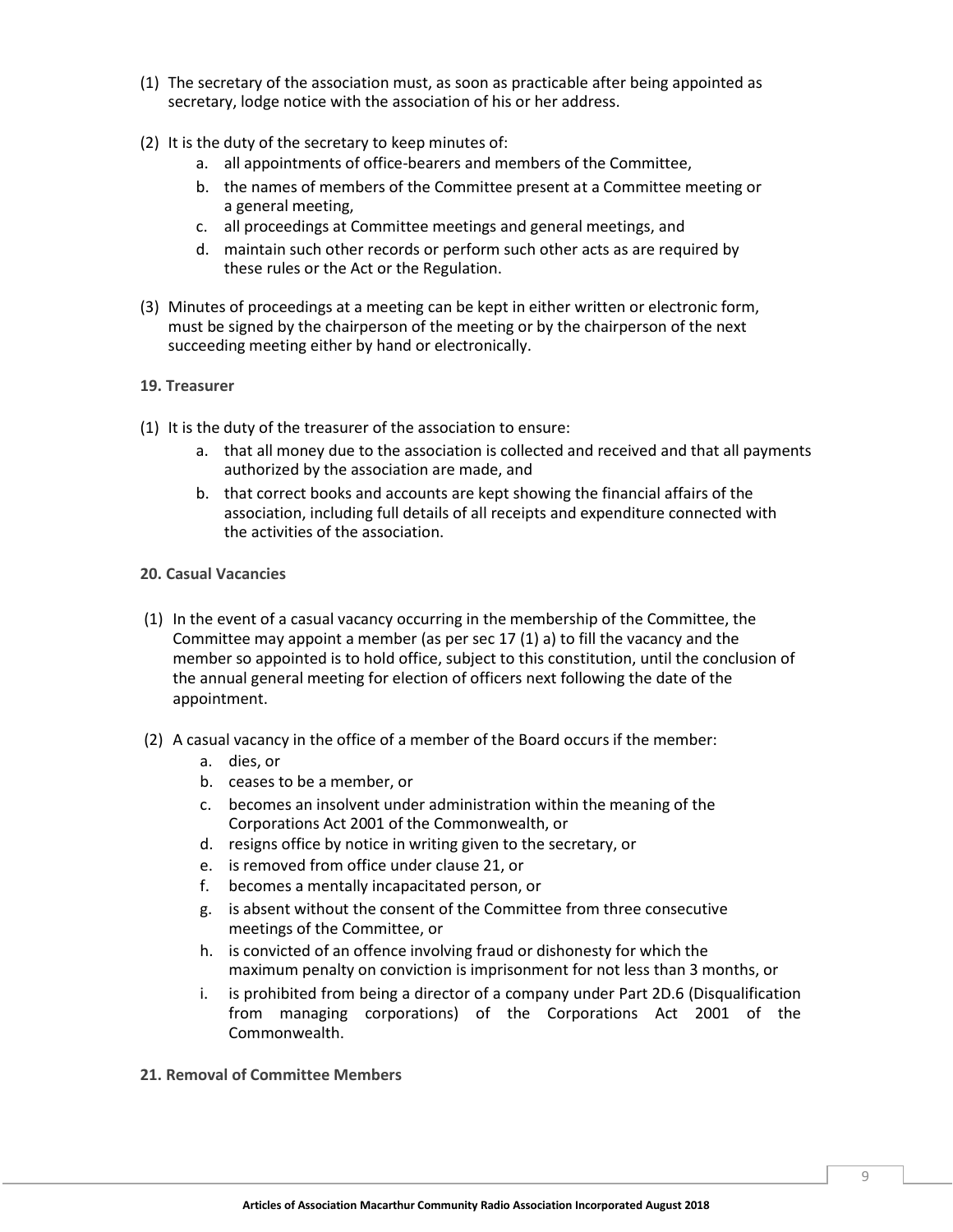- (1) The association in general meeting may by special resolution remove any member of the Committee from office of member of the Committee before the expiration of the member's term of office and may by resolution appoint another person to hold office until the expiration of the term of office of the member so removed.
- (2) If a member of the Committee to whom a proposed special resolution referred to in clause (1) relates makes representations in writing to the secretary or president (not exceeding a reasonable length) and requests that the representation be notified to the members of the association, the secretary or the president may send a copy of the representations to each member of the association or, if the representations are not so sent, the member is entitled to require that the representations be read out at the meeting at which the resolution is considered.

# **22. Committee Meetings**

- <span id="page-13-0"></span>(1) The Committee must meet at least 3 times in each period of 12 months at such place and time as the Committee may determine.
- (2) Additional meetings of the Committee may be convened by any Committee member.
- (3) Oral or written notice of a meeting of the Committee must be given by the secretary to each member of the Committee at least 48 hours (or such other period as may be unanimously agreed on by the members of the Committee) before the time appointed for the holding of the meeting.
- (4) Notice of a meeting given under clause (3) must specify the general nature of the business to be transacted at the meeting and no business other than that business is to be transacted at the meeting, except business which the Committee members present at the meeting unanimously agree to treat as urgent business.
- (5) Any four (4) members of the Committee constitute a quorum for the transaction of the business of a meeting of the Committee.
- (6) No business is to be transacted by the Committee unless a quorum is present and if, within half an hour of the time appointed for the meeting, a quorum is not present, the meeting is to stand adjourned to the same place and at the same hour of the same day in the following week.
- (7) If at the adjourned meeting a quorum is not present within half an hour of the time appointed for the meeting, the meeting is to be dissolved.
- (8) At a meeting of the Committee:
	- a. the president or, in the president's absence, the vice-president is to preside, or
	- b. if the president and the vice-president are absent or unwilling to act, such one of the remaining members of the Committee as may be chosen by the members present at the meeting is to preside.
- **23. Delegation by Committee to a Sub-Committee**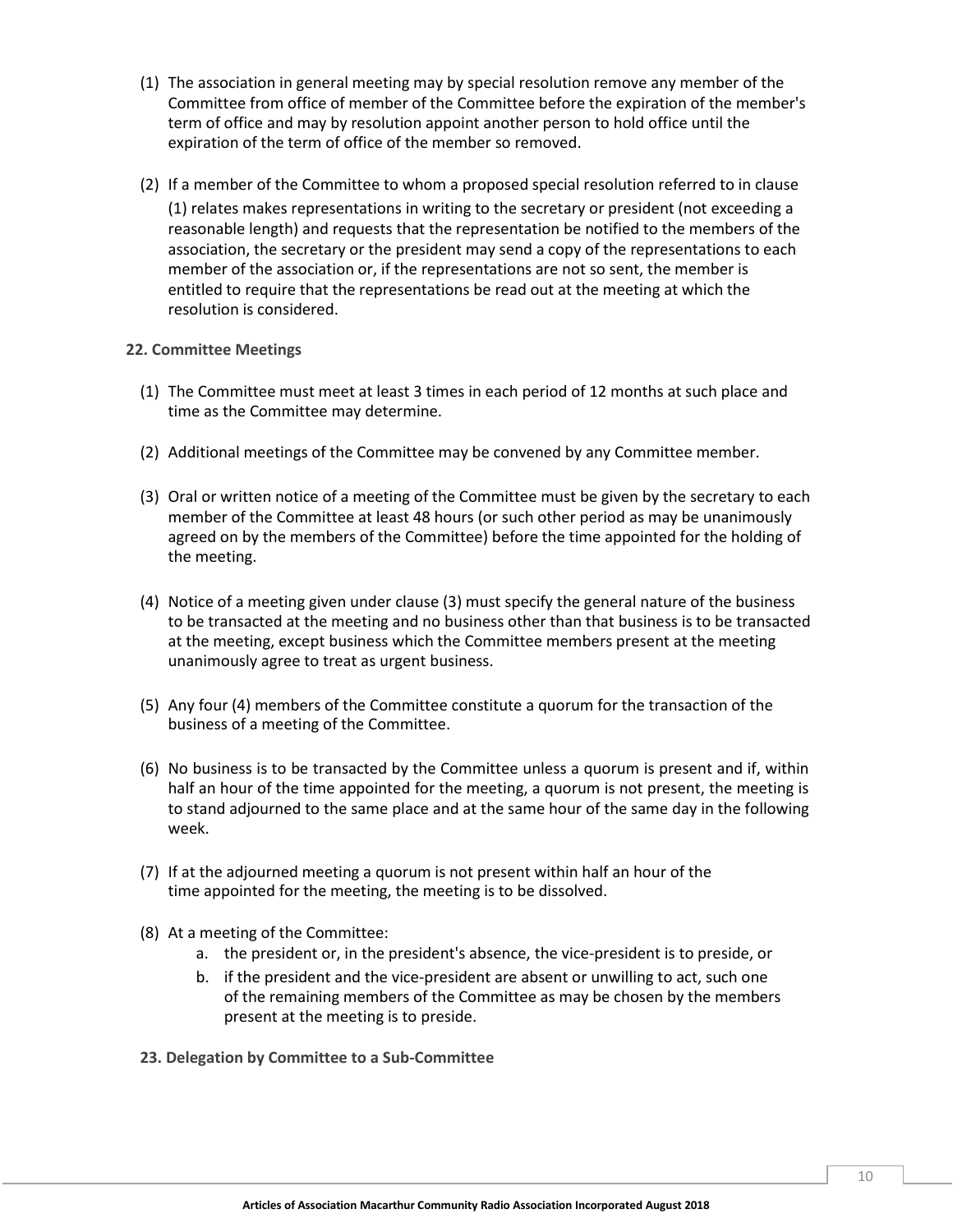- (1) The Committee may, by instrument in writing, delegate to one or more sub-committees (consisting of such member or members as the Committee thinks fit) the exercise of such of the functions of the Committee as are specified in the instrument, other than:
	- a. this power of delegation, and
	- b. a function which is a duty imposed on the Committee by the Act or any other law.
- (2) A function the exercise of which has been delegated to a sub committee under this rule may, while the delegation remains unrevoked, be exercised from time to time by the subcommittee in accordance with the terms of the delegation.
- <span id="page-14-0"></span>(3) A delegation under this rule may be made subject to such conditions or limitations as to the exercise of any function, or as to time or circumstances, as may be specified in theinstrument of delegation.
- (4) Despite any delegation under this rule, the Committee may continue to exercise any function delegated.
- (5) Any act or thing done or suffered by a sub-committee acting in the exercise of a delegation under this rule has the same force and effect as it would have if it had been done or suffered by the Committee.
- (6) The Committee may, by instrument in writing, revoke wholly or in part any delegation under this rule.
- (7) A sub-committee may meet and adjourn, as it thinks proper.
- (8) Committee and Sub-committee meetings can be held at 2 or more venues using any technology the Committee approves. Whatever technology is used, it must give each member a reasonable opportunity to participate.
- (9) A member who has served at least two years on a Sub-Committee appointed by the Committee is also eligible to be an office bearer of the Association
- **24. Voting and Decisions**
- (1) Questions arising at a meeting of the Committee or of any sub-committee appointed by the Committee are to be determined by a majority of the votes of members of the Committee or sub-committee present at the meeting.
- (2) Each member present at a meeting of the Committee or of any sub-committee appointed by the Committee (including the person presiding at the meeting) is entitled to one vote but, in the event of an equality of votes on any question, the motion *lapses.*
- (3) Members of Committee or Sub-committees who participate at meetings using technology approved by Committee (refer Clause 23 (8)) have the same rights as members who are present at the meeting, including voting rights.
- (4) Subject to rule 22(5), the Committee may act despite any vacancy on the Committee.

 (5) Any act or thing done or suffered, or purporting to have been done or suffered, by the Committee or by a sub-committee appointed by the Committee, is valid and effectual despite any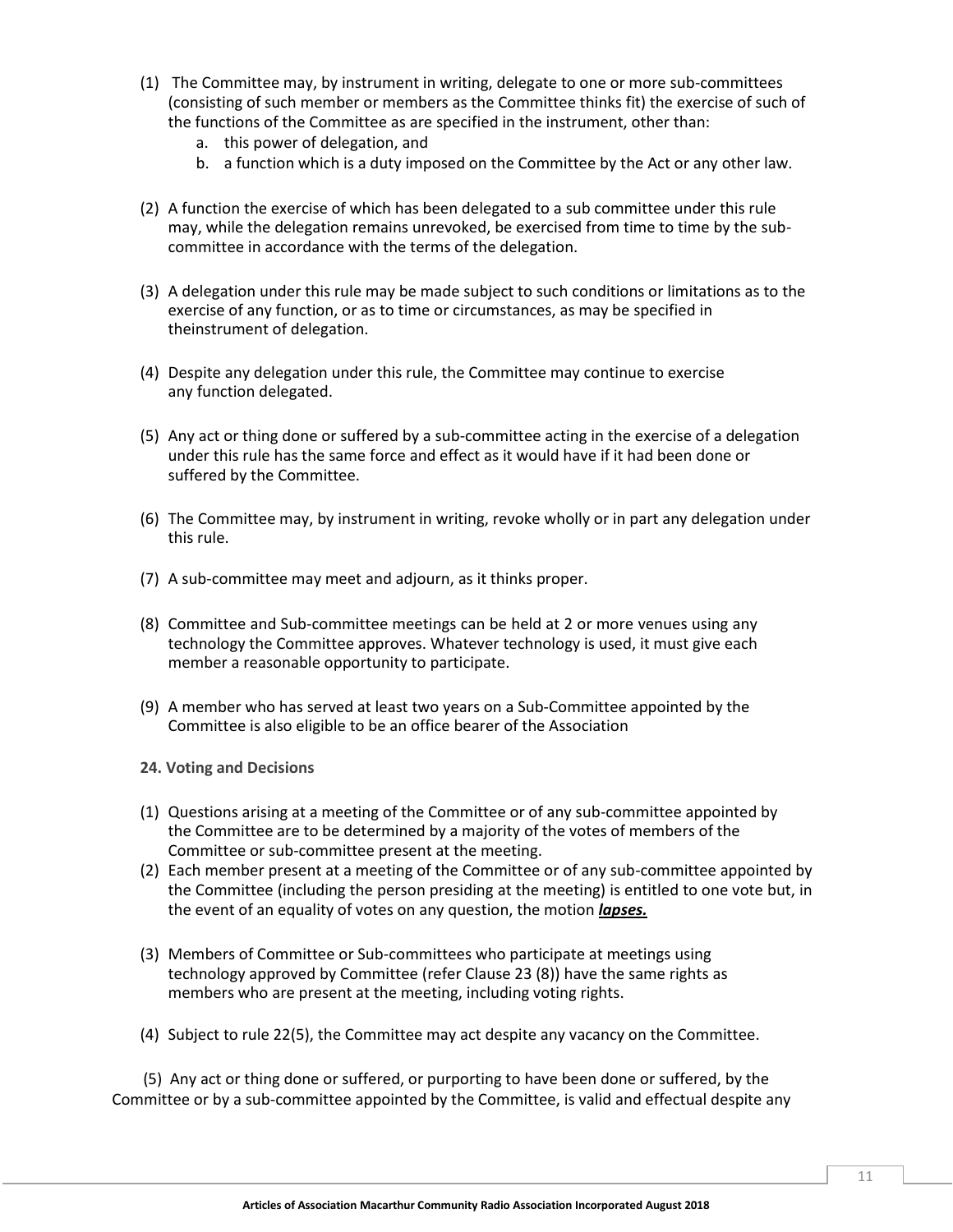defect that may afterwards be discovered in the appointment or qualification of any member of the Committee or sub committee.

# **Part 4. Meetings**

- <span id="page-15-0"></span>**25. Annual General Meetings**
- (1) The association must hold its annual general meeting:
	- a. within 6 months after the close of the association's financial year or
	- b. within such later time as may be allowed by the Director-General or prescribed by the Regulation.
- (2) The annual general meeting of the association is, subject to the Act and to rule 24, to be convened on such date and at such place and time as the Committee thinks fit.
- (3) In addition to any other business which may be transacted at an annual general meeting, the business of an annual general meeting is to include the following:
	- a. to confirm the minutes of the last annual general meeting;
	- b. to receive from the Committee reports on the activities of the association during the last preceding financial year;
	- c. to elect office-bearers of the association and ordinary members of the Committee; and
	- d. to receive and consider any financial statement or report required to be submitted to members under the Act.
- (4) An annual general meeting must be specified as such in the notice convening it.

#### **26. General Meetings**

(1) The Committee may, whenever it thinks fit, convene a general meeting of the association.

# **27. Special Meetings**

- (1) The Committee must, on the requisition in writing or by electronic means of at least 5 per cent of the total number of members, convene a special general meeting of the association.
	- a. A requisition of members for a special general meeting:
		- i. must state the purpose or purposes of the meeting, and
		- ii. must be signed by the members making the requisition, and
		- iii. must be lodged with the secretary, and
		- iv. may consist of several documents in a similar form, each signed by one or more of the members making the requisition
	- b. If the Committee fails to convene a special general meeting to be held within 1 month after that date on which a requisition of members for the meeting is lodged with the secretary, any one or more of the members who made the requisition may convene a special general meeting to be held not later than 3 months after that date.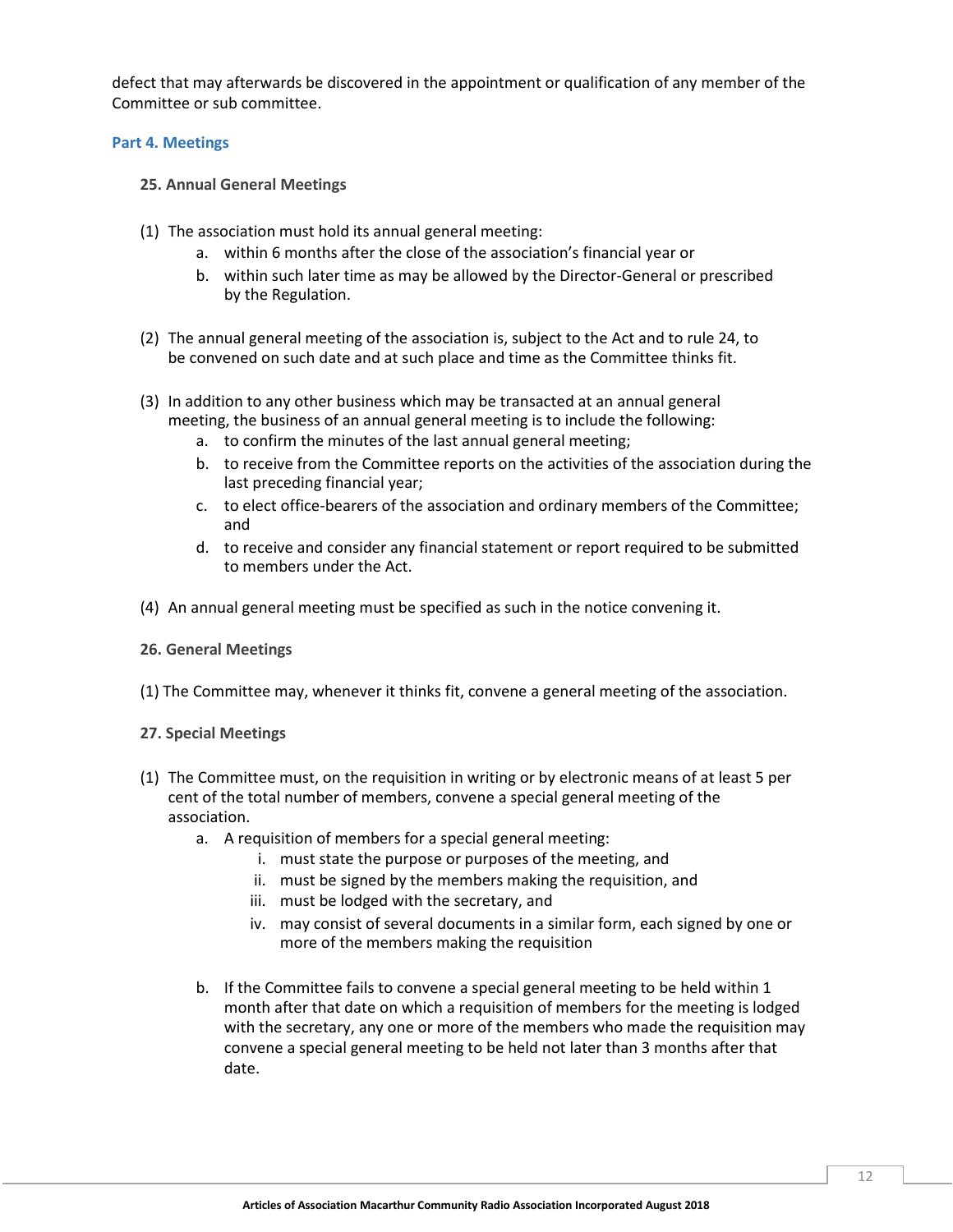- c. A special general meeting convened by a member or members as referred to in clause (b) must be convened as nearly as is practicable and in the same manner as general meetings are convened by the Committee.
- <span id="page-16-0"></span>**28. Notice**
- (1) Except if the nature of the business proposed to be dealt with at a general or annual general meeting does not require a special resolution of the association, the secretary must, at least 14 days before the date fixed for the holding of the general meeting, give a notice to each member specifying the place, date and time of the meeting and the nature of the business proposed to be transacted at the meeting.
- (2) If the nature of the business proposed to be dealt with at a general or annual general meeting requires a special resolution of the association, the secretary must, at least 28 days before the date fixed for the holding of the general meeting, cause notice to be given to each member specifying, in addition to the matter required under clause (1), the intention to propose the resolution as a special resolution.
- (3) No business other than that specified in the notice convening a general or annual general meeting is to be transacted at the meeting except, in the case of an annual general meeting, business which may be transacted under rule 28 (2).
- (4) A member desiring to bring any business before a general or annual general meeting may give notice in writing of that business at least 30 days prior to the meeting to the secretary who must include that business in the next notice calling a general or annual general meeting given after receipt of the notice from the member.
- **29. Quorum for Meetings**
	- (1) No item of business is to be transacted at a general meeting or an annual general meeting unless a quorum of members entitled under these rules to vote is present during the time the meeting is considering that item.
	- (2) Ten (10) members present in person (being members entitled under these rules to vote at a general meeting or annual general meeting) constitute a quorum for the transaction of the business of a general meeting.
	- (3) If within half an hour after the appointed time for the commencement of a general or annual general meeting a quorum is not present, the meeting:
		- a. if it is a Special Meeting convened on the requisition of members, it is to be dissolved, and
		- b. in any other case, it is to stand adjourned to the same day in the following week at the same time and (unless another place is specified at the time of the adjournment by the person presiding at the meeting or communicated by written notice to members given before the day to which the meeting is adjourned) at the same place.
	- (4) If at the adjourned meeting a quorum is not present within half an hour after the time appointed for the commencement of the meeting, the members present (being at least 5) are to constitute a quorum.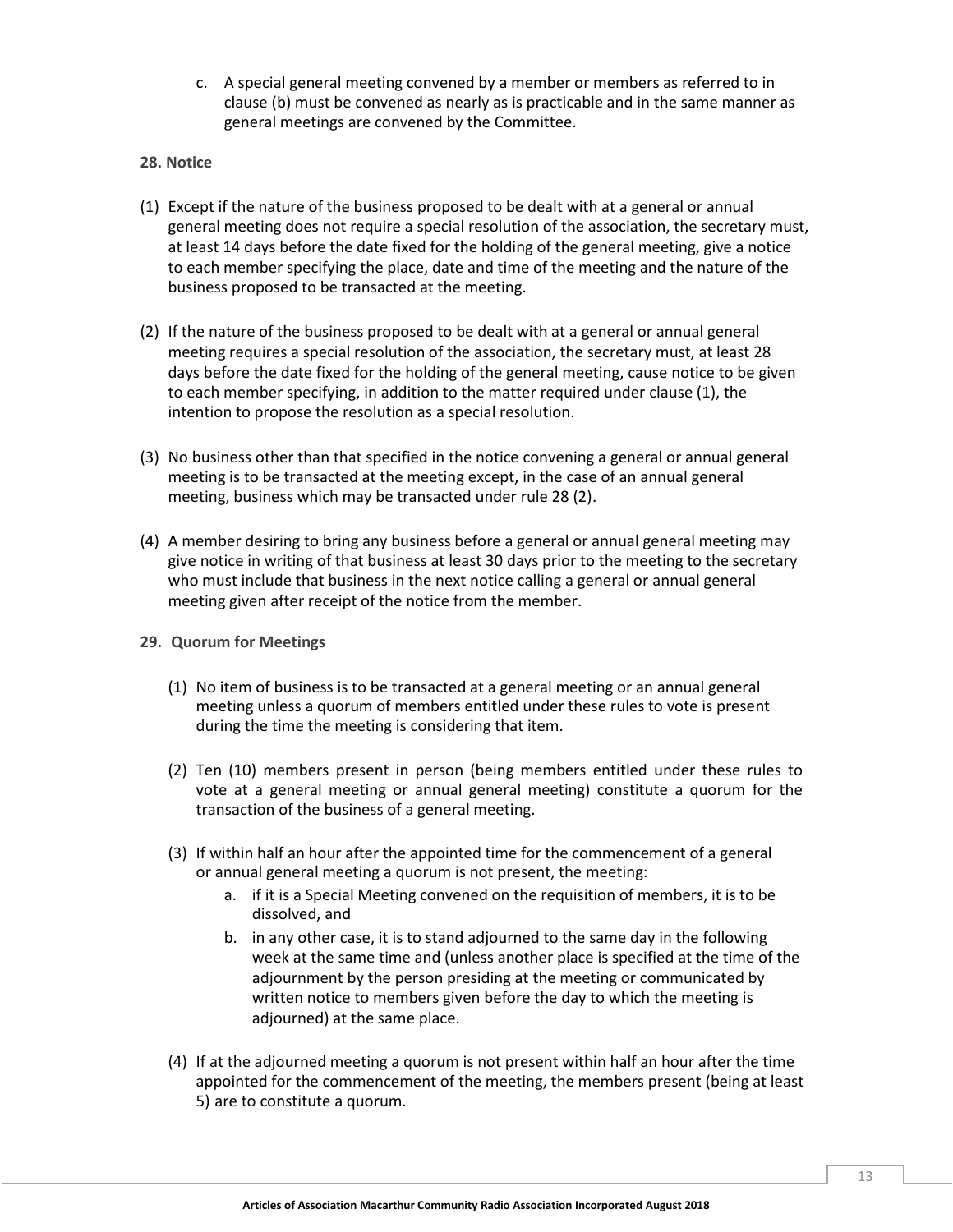#### <span id="page-17-0"></span>**30. Meeting Chairperson**

- (1) The president or, in the president's absence, the vice- president, is to preside as chairperson at each meeting of the association.
- (2) If the president and the vice-president are absent or unwilling to act, the members present must elect one of their number to preside as chairperson at the meeting

#### **31. Adjournment**

- (1) The chairperson of a meeting at which a quorum is present may, with the consent of the majority of members present at the meeting, adjourn the meeting from time to time and place to place, but no business is to be transacted at an adjourned meeting other than the business left unfinished at the meeting at which the adjournment took place.
- (2) If a meeting is adjourned for 14 days or more, the secretary must give written or oral notice of the adjourned meeting to each member of the association stating the place, date and time of the meeting and the nature of the business to be transacted at the meeting.
- (3) Except as provided in clauses (1) and (2), notice of an adjournment of a meeting or of the business to be transacted at an adjourned meeting is not required to be given.

#### **32. Decision Making**

- (1) A question arising at any meeting of the association is to be determined by either:
	- a. a show of hands or
	- b. if on the motion of the chairperson or if 5 or more members present at the meeting decide that the question should be determined by a written ballot, then a written ballot must take place.
- (2) If the question is to be determined by a show of hands, a declaration by the chairperson that a resolution has, on a show of hands, been carried, or carried unanimously or carried by a particular majority or lost, or an entry to that effect in the minute book of the association, is evidence of the fact without proof of the number or proportion of the votes recorded in favor of or against that resolution.
- (3) If the question is to be determined by a written ballot, the ballot is to be conducted in accordance with the directions of the chairperson.
- (4) A resolution put to a vote at any meeting being held using technology can be decided using a suitable method as determined by Committee.

#### **33. Special Resolutions**

(1) A special resolution may only be passed by 75% of financial members present in accordance with section 39 (1)(c) of the Act.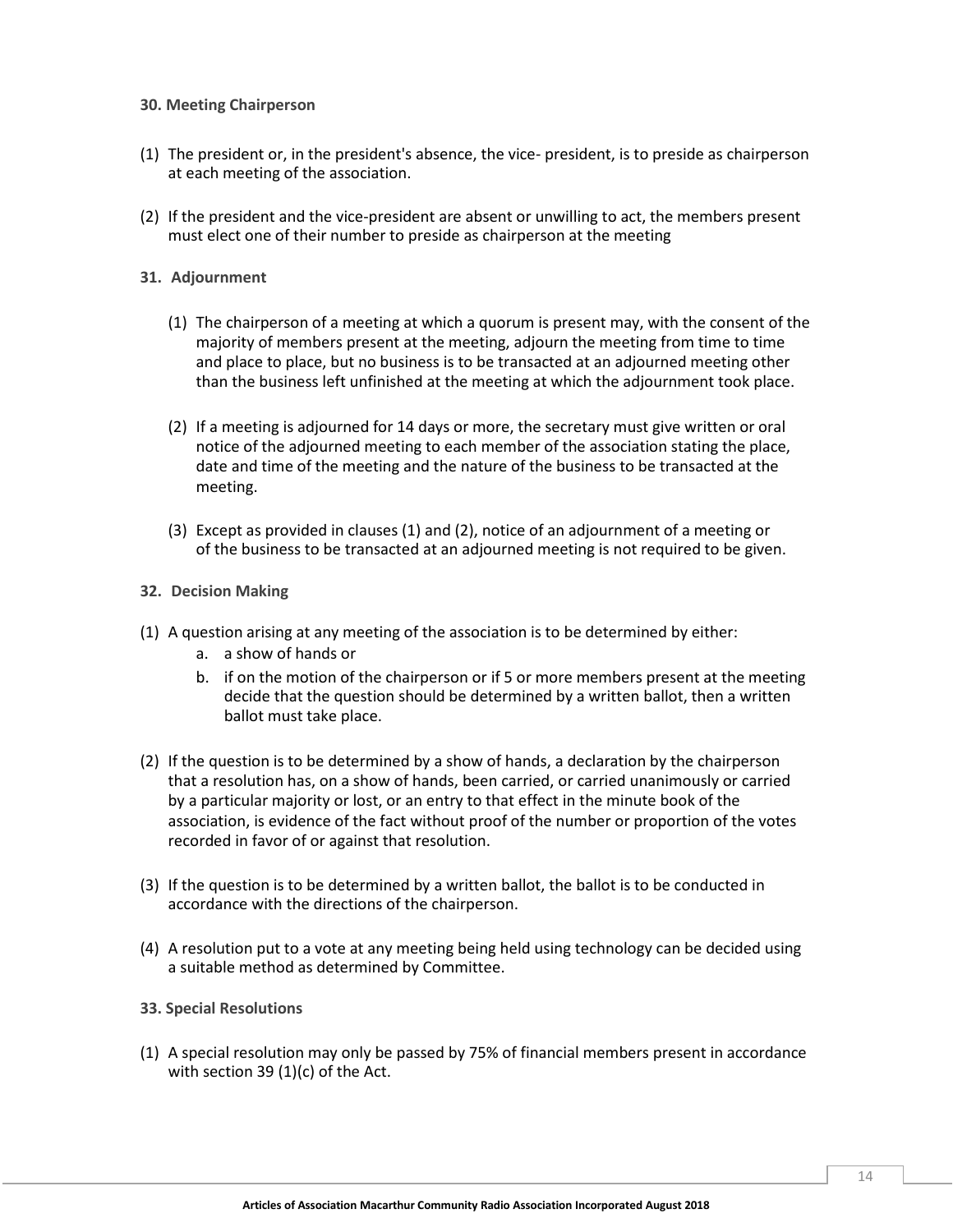#### <span id="page-18-0"></span>**34. Voting**

- (1) Only a financial member may vote, and each financial member has **one** vote.
- (2) All votes must be given personally or by another method (refer Clause 35) as determined by the Committee.
- (3) In the case of an equality of votes on a question at any meeting, the motion will *lapse.*
- **35. Proxy Voting**
- (1) Proxy voting **must not** be undertaken at or in respect of any meeting of the Association.
- **36. Electronic Ballot**
- (1) **Electronic Ballot**  The Association may hold an Electronic Ballot to determine any issue or proposal (other than an appeal under clause 14) as the Committee determines to be fit and proper.

#### <span id="page-18-1"></span>**Part 5. Miscellaneous**

#### **37. Insurance**

- (1) The Association must effect and maintain insurance under section 44 of the Act. In addition to the insurance required under clause (1), the association may effect and maintain other insurances.
- **38. Disclosure of Interest in Contracts or Arrangements**
- (1) A member of the committee or any sub-committee *who has a material or financial interest in any contract or arrangement* proposed to be made with the Association shall disclose that interest at the first meeting of the committee or sub-committee at which the contract or arrangement is first taken into consideration if the interest then exists or, in any other case, at the first meeting of the committee or sub-committee after the acquisition of the interest.
- (2) If such a member acquires and interest in a contract or arrangement after it is made or entered into, or becomes aware of any interest not previously known, he or she shall disclose the interest at the first meeting of the committee or sub-committee after becoming so interested or aware.
- **(3)** No member of the committee or sub-committee shall vote as a member of the committee or of a sub-committee in respect of any contract or arrangement in which that member has an interest and any vote so cast in contravention of the provisions of the sub-clause shall not be counted.
- **39. Funds**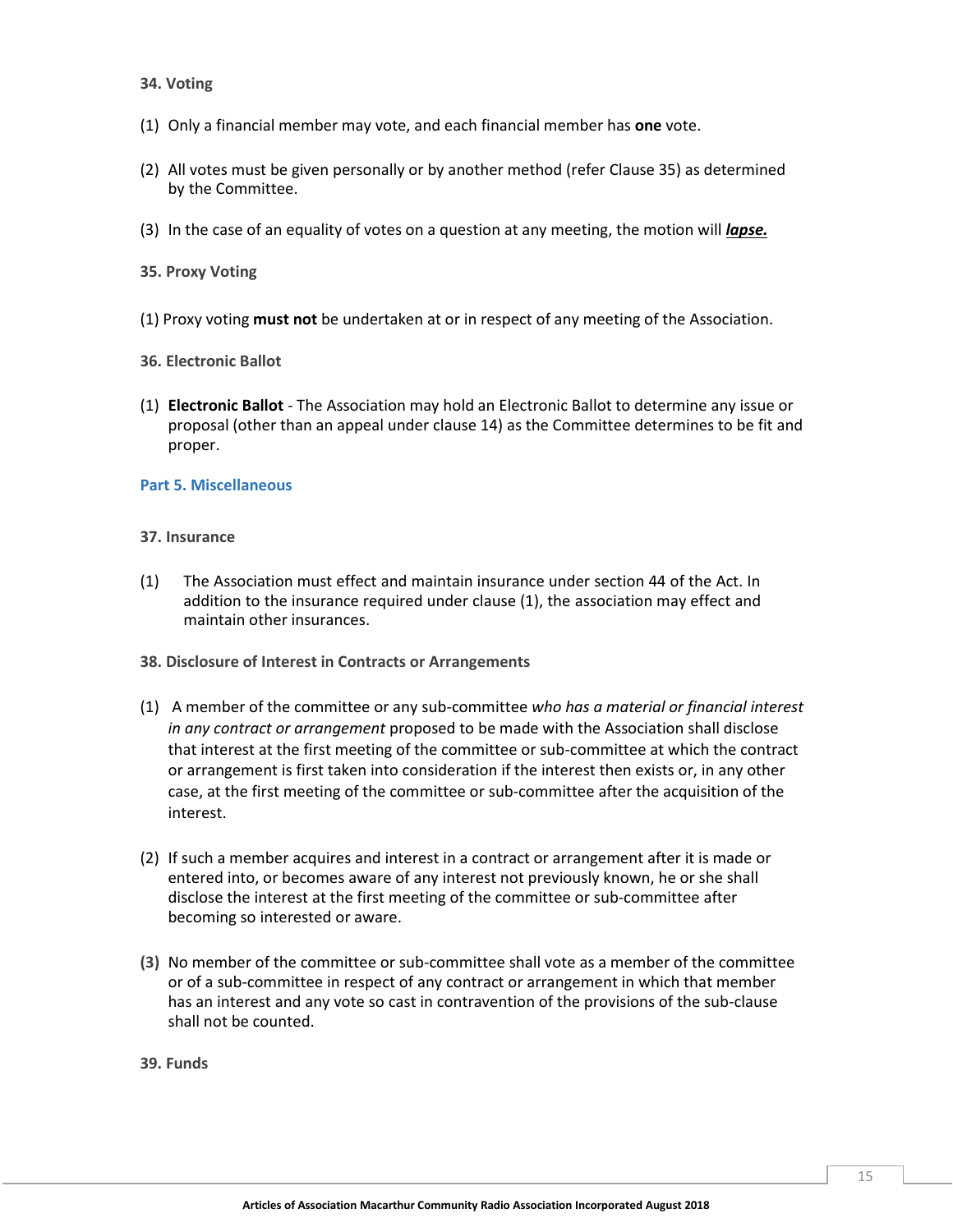- (1) The funds of the Association are to be derived from entrance fees and annual subscriptions of members, donations and, subject to any resolution passed by the Association in general meeting, such other sources as the Committee of Management determines.
- (2) All money received by the Association must be deposited as soon as practicable and without deduction to the credit of the Association's bank or other authorized deposit-taking institution account.
- (3) The Association must, as soon as practicable after receiving any money, issue an appropriate receipt.
- (4) Subject to any resolution passed by the Association in general meeting, the funds of the association are to be used in pursuance of the objects of the Association in such manner as the Committee of Management determines.
- (5) All cheques, drafts, bills of exchange, promissory notes and other negotiable instruments must be signed by any 2 members of the Committee of Management or employees of the association, being members or employees authorized to do so by the Committee of Management.
- <span id="page-19-0"></span>**40. Indemnity**
- (1) Every member of the Committee of Management, every sub-committee, every auditor, or employees for the time being of the Association shall be indemnified out of the assets of the Association against any liability arising out of the execution of the duties of his or her office which is incurred by him or her in defending any proceedings, whether civil or criminal, in which he or she is acquitted or in conjunction with any application under the Act in which relief is granted to him or her by the court.
- **41. Changes to the Objects and Rules**
- (1) The statement of objects and these rules may be altered, rescinded or added to only by a special resolution of the Association.
- (2) An application to the Director-General for registration of a change in the Association's name, objects or constitution in accordance with section 10 of the Act is to be made by the public officer or a committee member.
- **42. Common Seal**
- (1) The common seal of the Association must be kept in the custody of the Public Officer.
- (2) The common seal must not be affixed to any instrument except by the authority of the Committee of Management and the affixing of the common seal must be attested by the signatures of 2 members of the Committee of Management or of one (1) member of the Committee of Management and of the public officer or Secretary.
- **43. Books**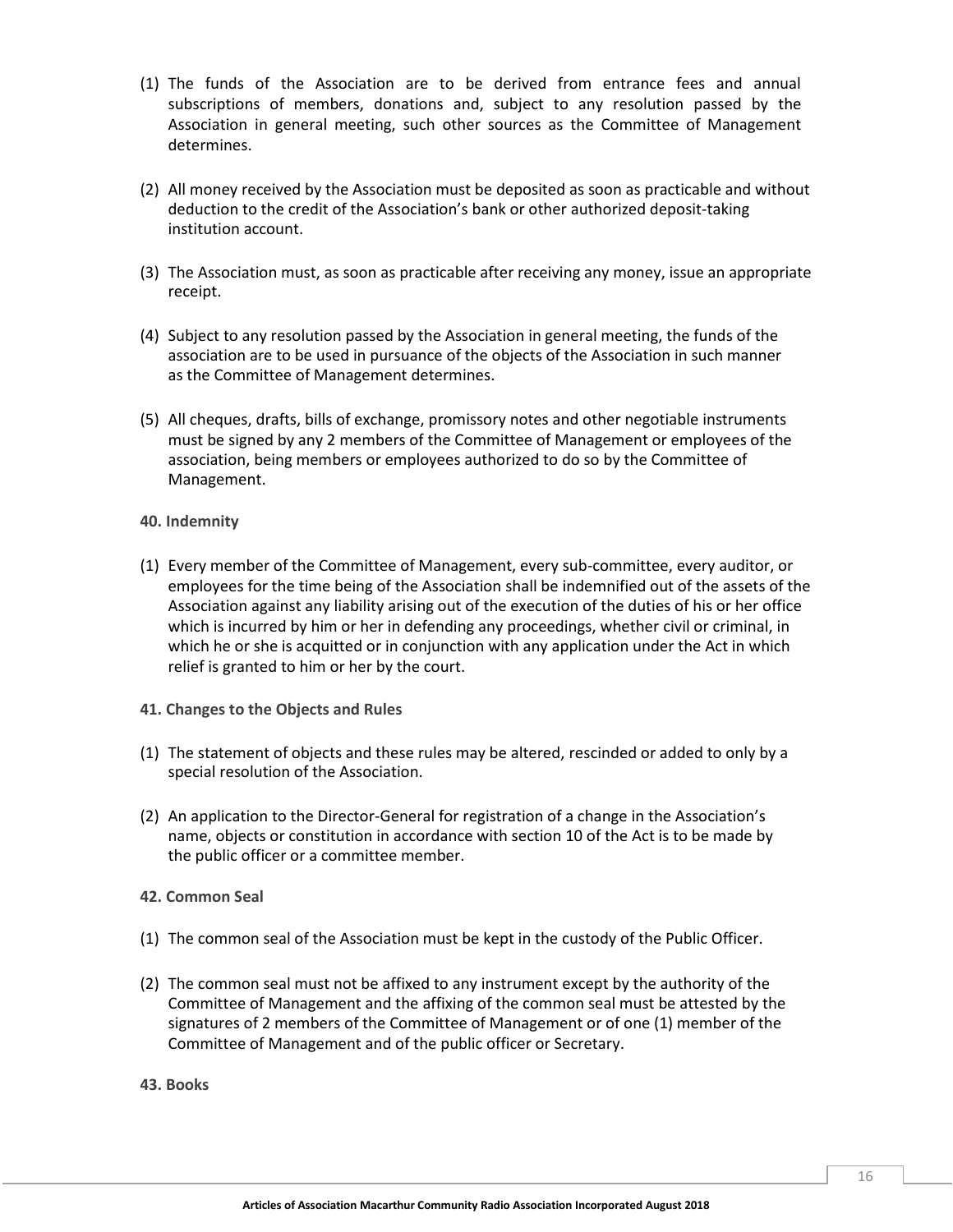- (1) Except as otherwise provided by this constitution, the public officer must keep in his or her custody or under his or her control all records, books and other documents relating to the Association.
- (2) The following documents must be made available for inspection, free of charge, by a member of the Association at any reasonable hour:
	- a. Records, books and other financial documents of the Association,
	- b. This constitution,
	- c. Minutes of all committee meetings and general meetings of the Association.
- (3) A member of the Association may obtain a copy of any of the documents referred to in sub clause (1) on payment of a fee of not more than \$1 for each page copied.
- **44. Service of Notices**
- (1) For the purpose of this constitution, a notice may be served on or given to a person:
	- a. By delivering it to the person personally, or
	- b. By sending it by pre-paid post to the address of the person, or
	- c. By sending it by facsimile transmission or some other form of electronic transmission (eg.email) to an address specified by the person for giving or serving the notice.
- <span id="page-20-0"></span>(2) For the purpose of this constitution, a notice is taken, unless the contrary is proved, to have been given or served:
	- a. In the case of a notice given or served personally, on the date on which it is received by the addressee, and
	- b. In the case of a notice sent by pre-paid post, on the date when it would have been delivered in the ordinary course of post, and
	- c. In the case of a notice sent by facsimile transmission or some other form of electronic transmission, (eg.email) on the date it was sent or, if the machine from which the transmission was sent produces a report indicating that the notice was sent on a later date, on that date.
- **45. Financial Year**
- (1) The financial year of the Association is:
	- a. The period of time commencing on the date of incorporation of the Association and ending on the following 30 June, and
	- b. Each period of 12 months after the expiration of the previous financial year of the Association, commencing on 1 July and ending on the following 30 June.
- **46. Distribution of Property on Winding up of Association**
- (1) Subject to the Act and the Regulations, in a winding up of the association, any surplus property of the association is to be transferred to another organisation with similar objects and which is not carried on for the profit or gain of its individual members.
- (2) In this clause, a reference to the surplus property of an association is a reference to that property of the association remaining after satisfaction of the debts and liabilities of the association and the costs, charges and expenses of the winding up of the association.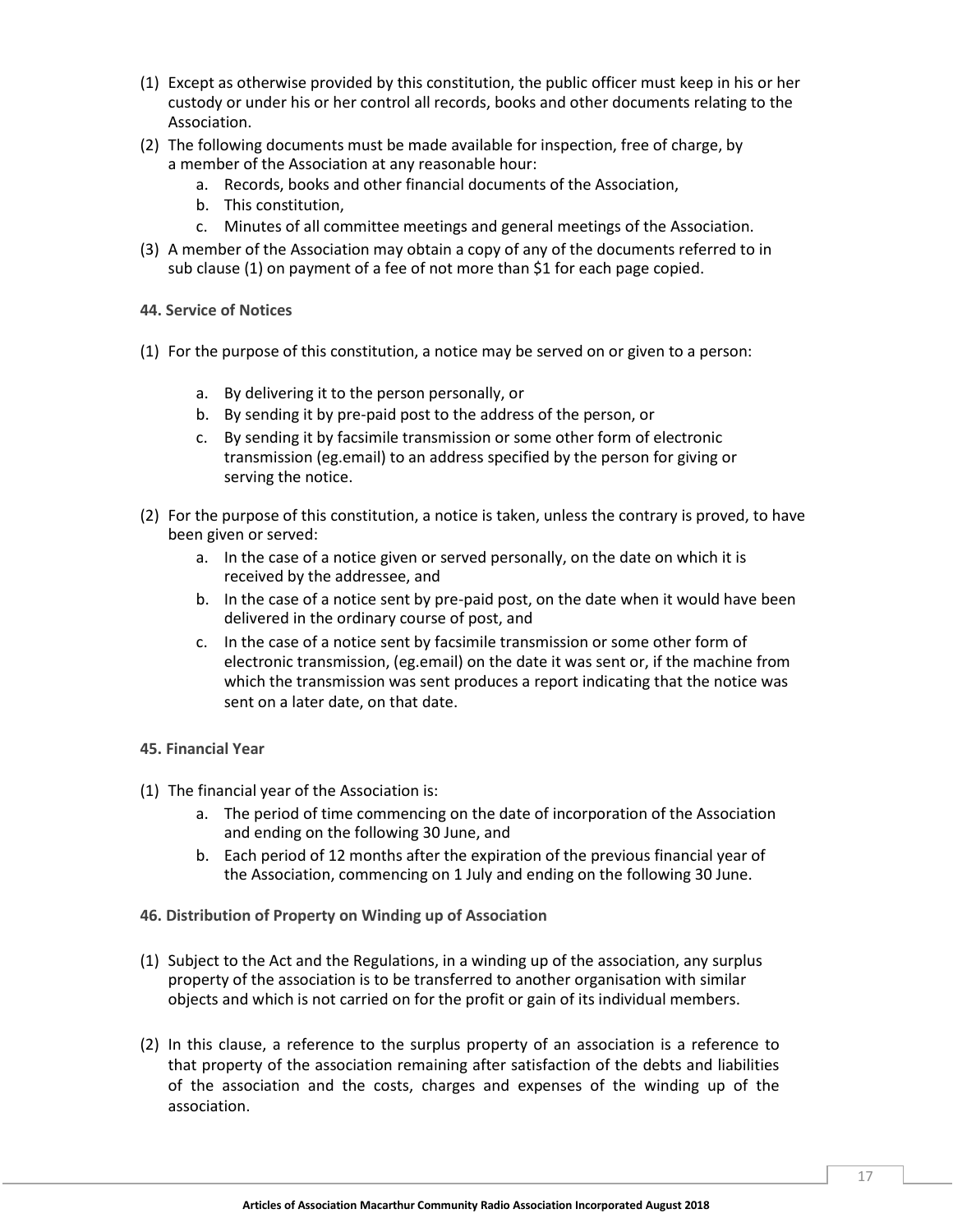- **47. Inspection of Books**
- (1) The following documents must be open to inspection, free of charge, by a member of the association at any reasonable hour:
	- a. records, books and other financial documents of the association,
	- b. this constitution,
	- c. minutes of all committee meetings and general meetings of the association.
- (2) A member of the association may obtain a copy of any of the documents referred to in subclause (1) on payment of a fee of not more than \$1 for each page copied.
- (3) Despite subclauses (1) and (2), the committee may refuse to permit a member of the association to inspect or obtain a copy of records of the association that relate to confidential, personal, employment, commercial or legal matters or where to do so may be prejudicial to the interests of the association.

# **48. Public Fund**

- 1. The association will establish and maintain a public fund.
- 2. Donations will be deposited into the public fund listed on the Register of Cultural Organisations. These monies will be kept separate from other funds of the association and will only be used to further the principal purpose of the Association. Investment of monies in this fund will be made in accordance with guidelines for public funds as specified by the ATO.
- 3. The public will be invited to contribute to the fund
- 4. The fund will be administered by a management committee or a subcommittee of the management committee, the majority of whom, because of their tenure of some public office or their professional standing, have an underlying community responsibility, as distinct from obligations solely in regard to the cultural objectives of [name of organisation]
- 5. No monies/assets in this fund will be distributed to members or office bearers of the Association, except as reimbursement of out-of-pocket expenses incurred on behalf of the fund or proper remuneration for administrative services.
- 6. The Department responsible for the administration of the Register of Cultural Organisations will be notified of any proposed amendments or alterations to provisions for the public fund, to assess the effect of any amendments on the public fund's continuing Deductible Gift Recipient status.
- 7. Receipts for gifts to the public fund must state
	- (a) the name of the public fund and that the receipt is for a gift made to the public fund
	- (b) the Australian Business Number of the company
	- (c) the fact that the receipt is for a gift, and
	- (d) any other matter required to be included on the receipt pursuant to the requirements of the Income Tax Assessment Act 1997.